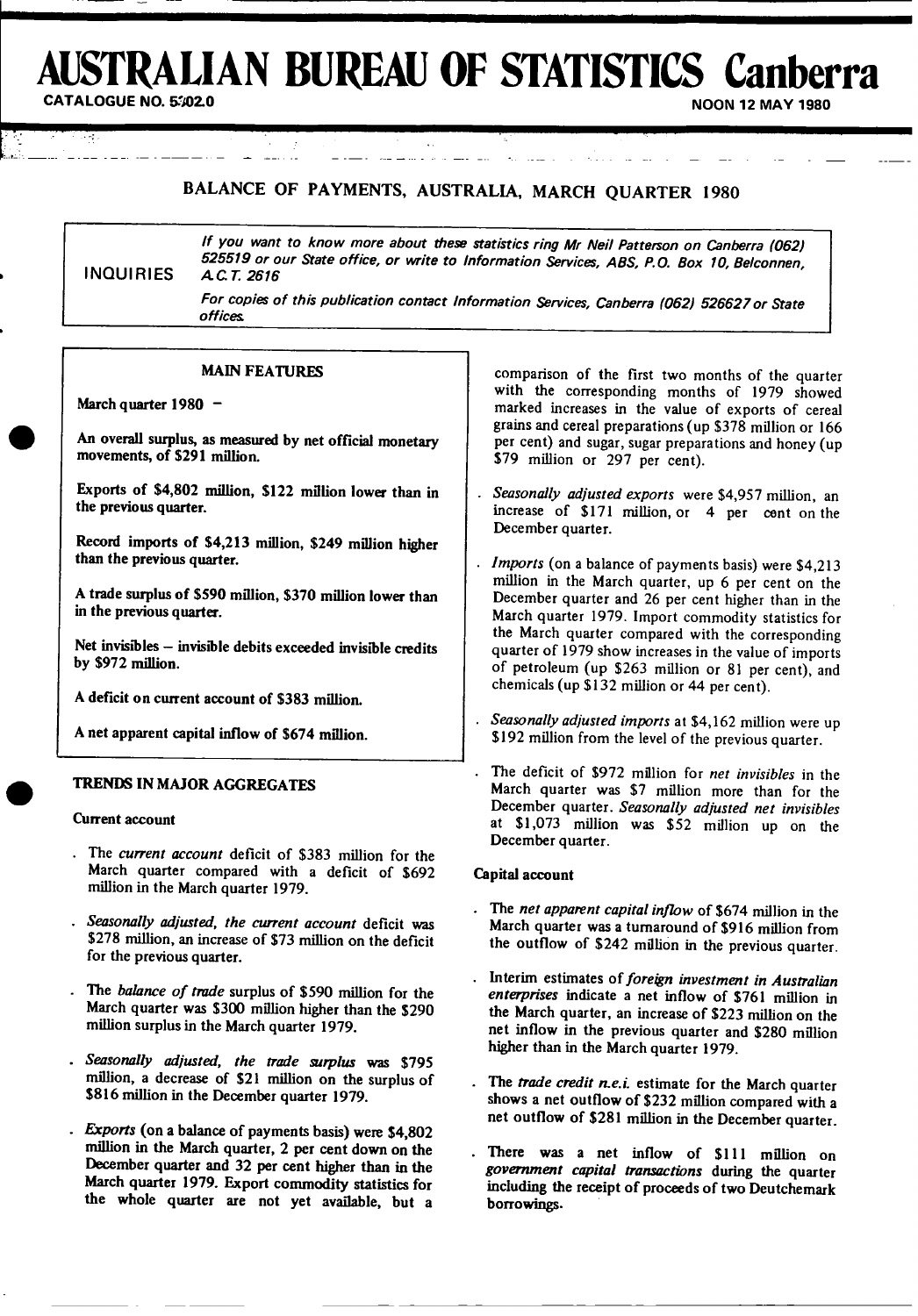#### **Overall results**

- *Net official monetary movements* during the March quarter 1980 showed a surplus of \$291 million, compared with a deficit of \$246 million in the December quarter 1979 and a deficit of \$3 million in the March quarter 1979.
- *Official reserve assets* increased by \$318 million during the March quarter as a result of changes included in the balance of payments (i.e. after excluding changes due to the effects of revaluations).
- In January 1980 Australia's liability to the I.M.F. was reduced as a result of a part repayment (equivalent to \$74 million) of the July 1976 Compensatory Financing Facility drawing. As the reduction in liability was offset by a corresponding reduction in official reserve assets, the aggregate net official monetary movements reflects no change as a result of this transaction.

Also in January Australia was allocated Special Drawing Rights in the I.M.F. equivalent to \$98 million. While the allocation is included in changes in Australia's official reserve assets, it has been offset, as on previous occasions, by a counterpart entry in the net official monetary movements item. Consequently the net official monetary movements item reflects no change as a result of the allocation.

#### **Level of reserves**

At 31 March 1980, Australia's *official reserve assets,* valued at market rates of exchange and with gold holdings at market related value, stood at \$5,627 million.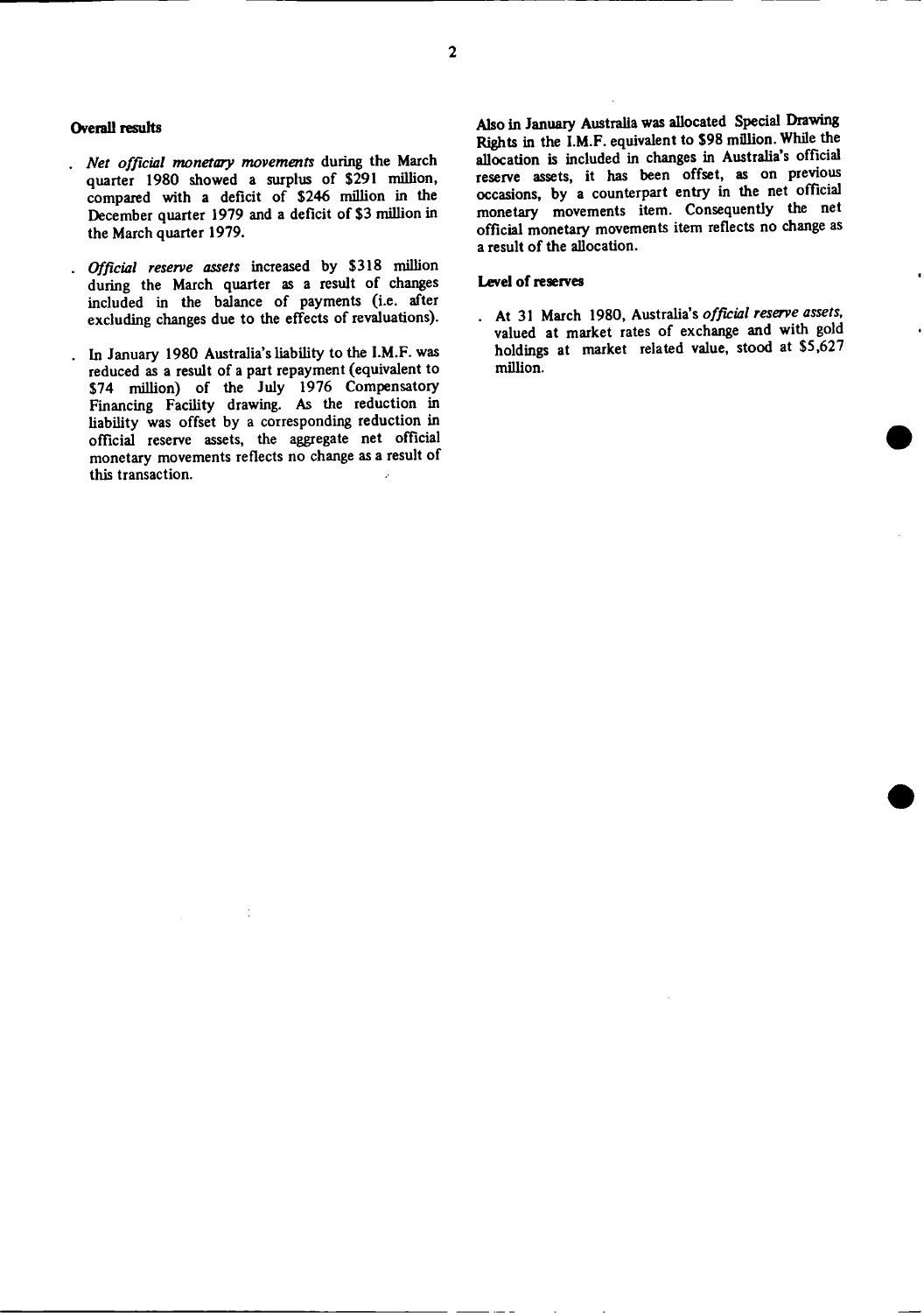## TABLE A. OFFICIAL RESERVE ASSETS AND EXCHANGE RATES

 $\frac{1}{2}$ 

 $\mathbf{r}$ 

|                           |                   | OFFICIAL RESERVE ASSETS<br><b>S MILLION</b>    |                                             |                                         |                                      |                                      |                           |                                                                    |                            |                                                                 |  |  |  |  |
|---------------------------|-------------------|------------------------------------------------|---------------------------------------------|-----------------------------------------|--------------------------------------|--------------------------------------|---------------------------|--------------------------------------------------------------------|----------------------------|-----------------------------------------------------------------|--|--|--|--|
|                           |                   | <b>CHANGES</b><br><b>INCLUDED</b>              | <b>CHANGES</b><br><b>OUE TO</b>             |                                         | RESERVE BANK SERIES                  | EXCHANGE RATES (END OF YEAP/QUARTER) | INDEX (END<br>OF QUARTER) |                                                                    |                            |                                                                 |  |  |  |  |
| <b>YEARS/</b><br>QUARTERS |                   | IN THE<br><b>BALANCE OF</b><br><b>PAYMENTS</b> | <b>EFFECTS</b><br>0F<br><b>REVALUATIONS</b> | <b>CHANGES</b><br>IN D<br><b>LEVELS</b> | LEVELS AT<br>END OF VEAR/<br>QUARTER | U.S.A.<br>DOLLAR                     | U.K.<br><b>POUND</b>      | UNITS OF FOREIGN CURRENCY PER \$A<br><b>W.GERM.</b><br><b>MARK</b> | <b>JAPAN</b><br><b>YEN</b> | OF VALUE OF<br><b>AUSTRALIAN</b><br>DOLLAR, MAY<br>$1970 = 100$ |  |  |  |  |
| $1975 - 76$               |                   | $-1053$                                        | 646                                         | $-407$                                  | 3086                                 | 1.2356                               |                           |                                                                    |                            |                                                                 |  |  |  |  |
| $1976 - 77$               |                   | $-190$                                         | 416                                         | 226                                     | 3312                                 | 1.1108                               | 0.6927                    | 3.182                                                              | 366.44                     | 105.3                                                           |  |  |  |  |
| $1977 - 78$               |                   | $-474$                                         | 387                                         | $-87$                                   | 3225                                 | 1.1475                               | 0.6458                    | 2.616                                                              | $300 - 84$                 | 92.5                                                            |  |  |  |  |
| $1978 - 79$               |                   | $-167$                                         | 8 2 7                                       | 660                                     | 3885                                 | 1,1211                               | 0.6151                    | 2,379                                                              | 234.63                     | 86.2                                                            |  |  |  |  |
|                           |                   |                                                |                                             |                                         |                                      |                                      | 0.5154                    | 2.068                                                              | 242.44                     | $83 - 1$                                                        |  |  |  |  |
|                           | 1977-78 DECEMBER  | $-43$                                          | 102                                         | 59                                      | 2879                                 | 1.1414                               | 0.5965                    |                                                                    |                            |                                                                 |  |  |  |  |
|                           | <b>HARCH</b>      | 187                                            | 196                                         | 383                                     | 3262                                 | 1.1431                               | 0.6127                    | 2.395                                                              | $273 - 55$                 | 89.4                                                            |  |  |  |  |
|                           | <b>JUNE</b>       | $-34$                                          | $-3$                                        | $-37$                                   | 3225                                 | 1.1475                               | 0.6151                    | 2.314<br>2.379                                                     | 253.65<br>234.63           | 87.5<br>$86 - 2$                                                |  |  |  |  |
|                           | 1978-79 SEPTEMBER | $-205$                                         | 254                                         | 49                                      | 3274                                 | 1.1566                               |                           |                                                                    |                            |                                                                 |  |  |  |  |
|                           | <b>DECEMBER</b>   | $-113$                                         | 39                                          | $-74$                                   | 3200                                 | 1.1505                               | 0.5853                    | 2.234                                                              | 218.31                     | 83.6                                                            |  |  |  |  |
|                           | <b>MARCH</b>      | 109                                            | 291                                         | 400                                     | 3600                                 | 1.1182                               | 0.5656                    | 2.099                                                              | 222.83                     | 82.7                                                            |  |  |  |  |
|                           | <b>JUNE</b>       | 42                                             | 243                                         | 285                                     | 3885                                 | $1 - 1211$                           | 0.5423<br>0.5154          | 2.087<br>2.068                                                     | 233.62                     | 82.3                                                            |  |  |  |  |
|                           |                   |                                                |                                             |                                         |                                      |                                      |                           |                                                                    | 242.44                     | 83.1                                                            |  |  |  |  |
|                           | 1979-80 SEPTEMBER | $-550$                                         | 523                                         | $-26$                                   | 3858                                 | 1.1298                               | 0.5109                    | 1.961                                                              | 252.12                     | 83.5                                                            |  |  |  |  |
|                           | <b>DECEMBER</b>   | $-126$                                         | 882                                         | 756                                     | 4614                                 | 1.1075                               | 0.4940                    | 1.900                                                              | $265 - 31$                 |                                                                 |  |  |  |  |
|                           | <b>MARCH</b>      | 318                                            | 695                                         | 1013                                    | 5627                                 | 1.0831                               | 0.4975                    | 2,091                                                              | 270.08                     | 83.3<br>84.4                                                    |  |  |  |  |

# TABLE B. TRADE STATISTICS **I** ADJUSTMENTS FOR BALANCE OF PAYMENTS PURPOSES

|                                                                     |                                 |                                      |                             |                                                | (\$ MILLION)                    |                             |                          |                                       |                                 |  |
|---------------------------------------------------------------------|---------------------------------|--------------------------------------|-----------------------------|------------------------------------------------|---------------------------------|-----------------------------|--------------------------|---------------------------------------|---------------------------------|--|
|                                                                     |                                 |                                      | <b>EXPORTS</b>              |                                                |                                 | <b>IMPORTS</b>              |                          |                                       |                                 |  |
| YEARS/                                                              | <b>TRADE</b>                    | <b>ADJUSTMENTS</b>                   |                             | <b>BALANCE</b><br><b>DF</b><br><b>PAYMENTS</b> | <b>TRADE</b>                    |                             | <b>BALANCE</b><br>0F     |                                       |                                 |  |
| QUARTERS                                                            | <b>BASIS</b>                    | <b>COVERAGE</b>                      | <b>TIMING</b>               | <b>BASIS</b>                                   | <b>BASIS</b>                    | COVERAGE                    | TIMING                   | <b>VALUATION</b>                      | <b>PAYMENTS</b><br><b>BASIS</b> |  |
| $1975 - 76$<br>$1976 - 77$<br>$1977 - 78$<br>$1978 - 79$            | 9640<br>11652<br>12270<br>14243 | $-235$<br>$-133$<br>$-208$<br>$-232$ | 54<br>$-156$<br>$-45$<br>81 | 9459<br>11363<br>12016<br>14092                | 8240<br>10412<br>11167<br>13752 | $-26$<br>62<br>109<br>$-69$ | $-2$<br>20<br>36<br>$-1$ | $-258$<br>$-149$<br>$-147$<br>$-1.99$ | 7924<br>10345<br>11165<br>13493 |  |
| 1977-78 DECEMBER<br><b>MARCH</b><br>JUNE                            | 3085<br>2925<br>3181            | $-47$<br>$-42$<br>$-46$              | 101<br>$-79$<br>$-60$       | 3138<br>2804<br>3075                           | 2629<br>2804<br>2905            | 45<br>45<br>$-15$           | $-14$<br>27<br>19        | $-40$<br>$-27$<br>$-41$               | 2620<br>2849<br>2868            |  |
| 1978-79 SEPTEMBER<br><b>DECEMBER</b><br><b>MARCH</b><br><b>JUNE</b> | 3052<br>3433<br>3609<br>4149    | $-56$<br>$-40$<br>$-45$<br>$-91$     | 71<br>$-43$<br>70<br>$-17$  | 3067<br>3350<br>3634<br>4040                   | 3184<br>3434<br>3407<br>3726    | 16<br>$-27$<br>$-60$        | $-18$<br>- 9<br>17<br>9  | $-45$<br>$-38$<br>$-54$<br>$-52$      | 3138<br>3388<br>3344<br>3623    |  |
| $1979 - 80$<br><b>SEPTENBER</b><br><b>DECEMBER</b><br><b>MARCH</b>  | 4080<br>4876<br>5006            | $-67$<br>$-54$<br>$-105$             | 139<br>102<br>$-98$         | 4152<br>4924<br>4802                           | 3654<br>4013<br>4396            | $-37$<br>$-124$             | $-3$<br>$-1$             | $-43$<br>$-5k$<br>-59                 | 3575<br>3964<br>4213            |  |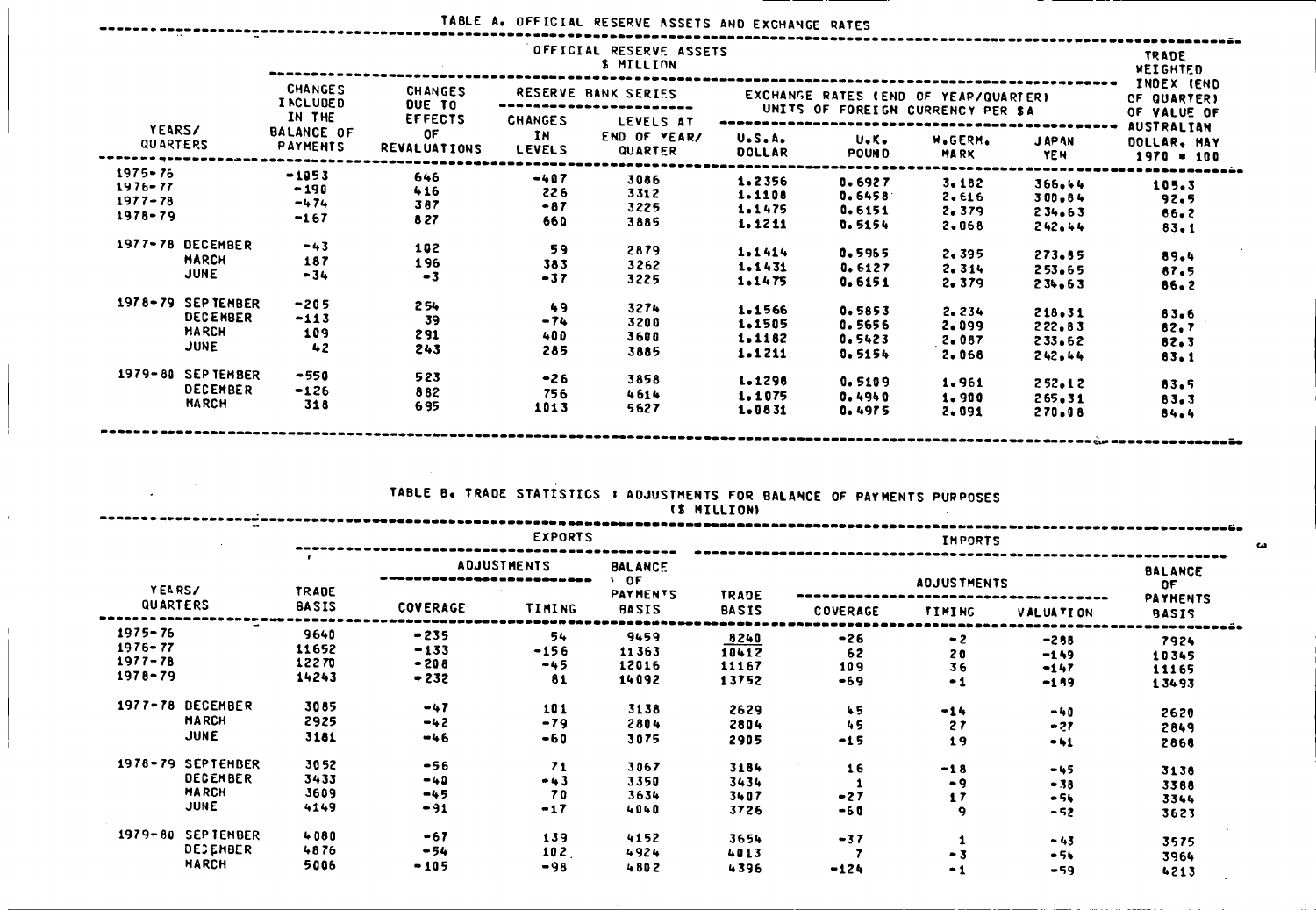#### **EXPLANATORY NOTES**

#### **Introduction**

**This** publication contains preliminary **estimates** of Australia's international balance of payments for the March quarter 1980, together with revised estimates for previous quarters and financial years. More detailed estimates are published annually in the publication *Balance of Payments* (5303.0).

2. Included are corresponding seasonally adjusted estimates of the current account. Notes on the statistics and their seasonal adjustment are provided below. Unless otherwise stated, figures reported in the commentary and tables refer to the original estimates.

3. Estimates for the more recent periods are preliminary and subject to revision. The items which can be most affected by revisions are those for which benchmark data are derived from annual surveys where long time lags in collection and processing are inevitable.

#### **Australian currency values**

4. The Australian currency equivalents shown in these statistics for transactions originally denominated in foreign currencies were derived by converting into Australian dollars at market rates of exchange.

#### **Adjustments to exports and imports**

5. The figures for *exports* and *imports* in the main tables represent the recorded trade figures adjusted in respect of coverage, timing and valuation for balance of payments purposes. Table B on page 3 sets out the values for these adjustments. Reference should be made to the annual publication *Balance of Payments* (5303.0) for a description of the adjustments. The line drawn between 1975-76 and 1976-77 in the imports, trade basis column of Table B indicates that the figures from 1976-77 are not comparable with previous years because of the change in the basis of valuation, which occurred on 1 July 1976 when Australia adopted the internationally recognised Brussels Definition of Value (BDV) on a free-on-board basis. For further details, see ABS publication *Imports* (5406.0).

#### **Net official monetary movements**

6. The aggregate *net official monetary movements* is usually taken as a measure of the overall surplus or deficit in the balance of payments. In order not to obscure the underlying performance of the balance of payments this item excludes changes that do not arise from international economic transactions. The main exclusions made for this reason are the allocation of Special Drawing Rights (SDR) by the International Monetary Fund (included in official reserve assets but excluded from net official monetary movements by means of the offset item shown in the table) and changes in the Australian dollar value of official reserve assets due to revaluations.

7. The measurement of official reserve assets is based on market valuations. Changes in the value of these assets occur not only as a result of economic

transactions and certain other changes (such as the allocation of SDR) but also as a result of fluctuations in the market value of certain assets and in the market rates of exchange used to convert them into Australian dollars. Table A on page 3 sets out separately the changes in official reserve assets which result from transactions and certain other changes, which are recorded in the balance of payments, and revaluation *,* ;hanges, which are excluded from the balance of payments.

8. Table A also shows the exchange rate of the Australian dollar with four major currencies and a trade-weighted index of value of the Australian dollar provided by the Reserve Bank. The trade-weighted index is the average value of the Australian dollar vis a vis currencies of Australia's major trading partners.

#### **Seasonal adjustment**

9. Most of the current account series in this publication are affected to some extent by seasonal influences and it is useful to recognise and take account of this element of variation.

10. While some degree of seasonality is evident in some capital account items over certain periods, the overall seasonal element is small compared with the large cyclical and irregular movements which have characterised capital flows in recent years. For these reasons, capital account items are, as in most countries, not being seasonally adjusted.

11. Seasonal adjustment may be carried out by various methods and the results may vary slightly according to the procedure adopted. Accordingly, seasonally adjusted statistics are in fact only estimates and should not be regarded as in any way definitive. In interpreting particular seasonally adjusted statistics it is important, therefore, to bear in mind the methods by which they have been derived and the limitations to which the methods used are subject.

12. Particular care should be taken in interpreting quarter to quarter movements in the adjusted figures, especially for those items showing substantial irregular movement. It should be recognised that levels of overseas transactions can be directly affected by changes in foreign exchange rates which, while they are working through the system, lead to movements that do not appear so directly or with such frequency in other statistical series.

13. Seasonally adjusted statistics shown in Table 3 of this publication have been revised to take account of the quarterly observations for 1979 and a re-analysis of the quarterly observations for earlier years. Details of the seasonal adjustment methods used, together with selected measures of variability for these series, are given in *Seasonally Adjusted Indicators* (1308.0).

14. In order to maintain an accounting identity, the balance items (balance of trade, net invisibles and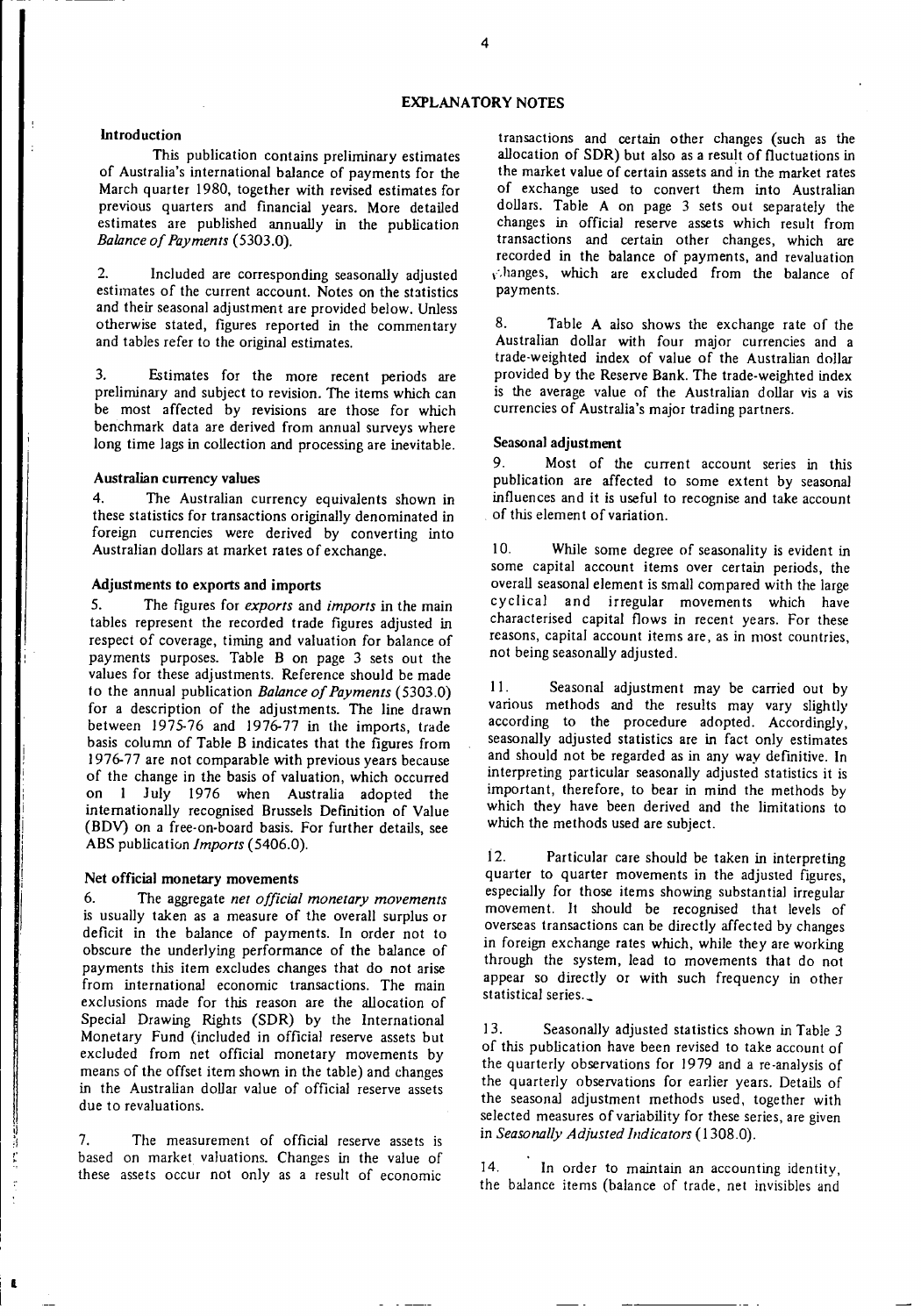balance on current account) are derived by differencing independently adjusted series and could contain irregular fluctuations somewhat larger than those appearing in the individual series being differenced.

15. Historical series (from September quarter 1959 onwards) for the seasonally adjusted current account at the level of detail shown in this publication are available on request.

#### **Related publications**

16. Other ABS publications which may be of interest include :

*Balance of Payments,* monthly (5301.0)

*Balance of Payments,* annual (5303.0)

*Imports by Commodity Divisions (Preliminary),* monthly (5405.0)

*Exports by Commodity Divisions (Preliminary),* monthly (5402.0)

*Foreign Investment 1976-77* (5305.0)

*Foreign Investment in Enterprises in Australia,* quarterly (5306.0).

17. Current publications produced by ABS are listed in *Catalogue of Publications* (1101.0) which is available free of charge from any ABS office.

#### **Symbols and other usages**

n.y.a. not yet available

- nil or less than half the final digit shown not applicable  $\mathcal{L}(\mathbf{r})$
- break in continuity of series (where drawn across a column between two consecutive figures)

18. In the following tables, the minus sign  $(-)$ denotes a debit for items in the current account; an outflow for components of capital inflow (net) and, for components of monetary movements, a decrease in assets, an increase in liabilities, or the receipt of an allocation of Special Drawing Rights in the I.M.F.

19. Where figures have been rounded, discrepancies. may occur between the sums of component items and totals.

> R. **J. CAMERON Australian Statistician**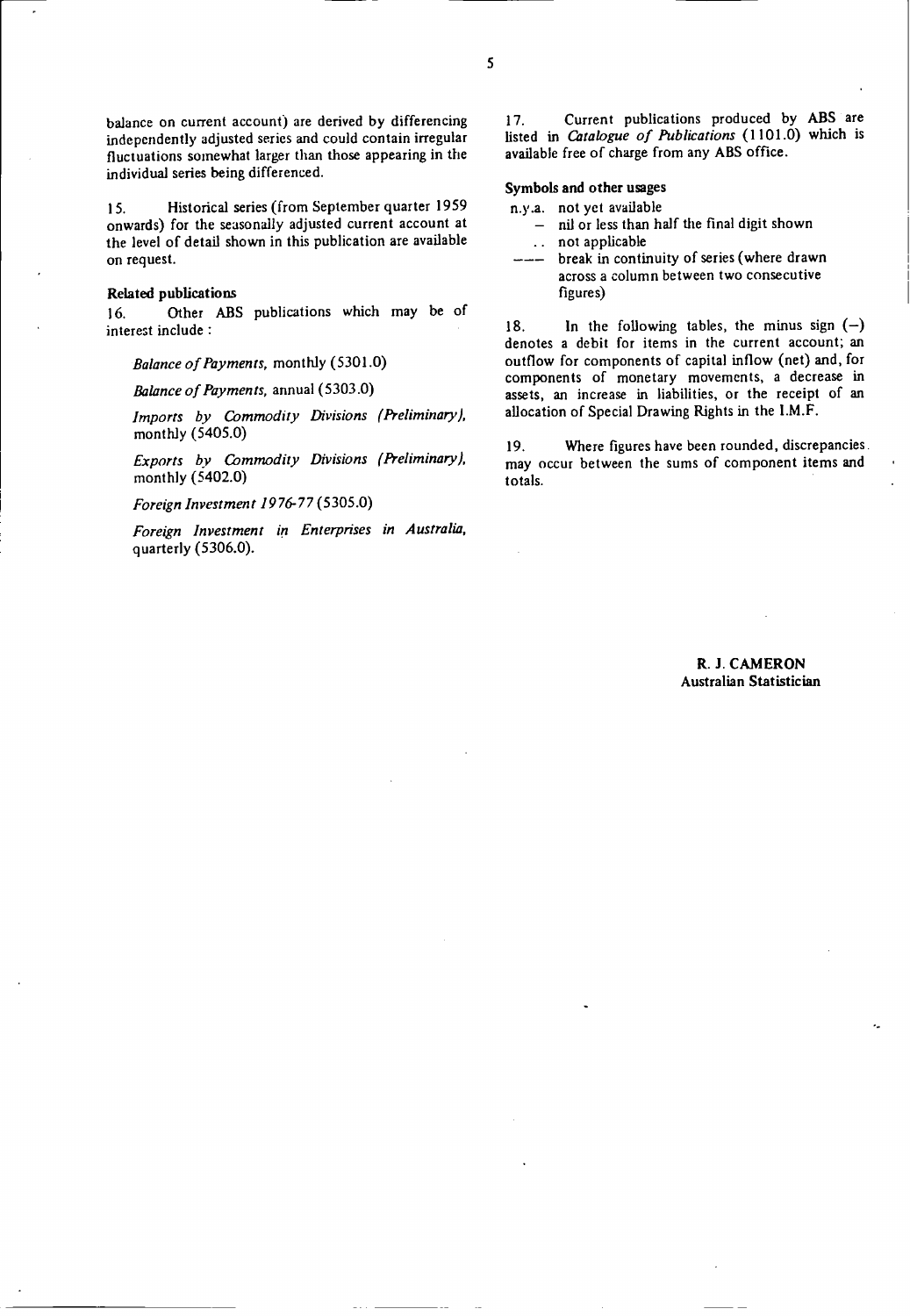$\mathcal{L}^{\mathcal{L}}$  , where  $\mathcal{L}^{\mathcal{L}}$  and  $\mathcal{L}^{\mathcal{L}}$ 

------

 $\sim 1000$ 

|    | <b>S MILLIGN</b> |  |  |  |  |
|----|------------------|--|--|--|--|
| -- |                  |  |  |  |  |

-I

 $\bullet$ 

\_\_\_\_

|                                |         | QUARTERS ENDED-                               |                  |                                 |                  |                  |                  |                 |                     |                  |                 |                         |                         |                  |
|--------------------------------|---------|-----------------------------------------------|------------------|---------------------------------|------------------|------------------|------------------|-----------------|---------------------|------------------|-----------------|-------------------------|-------------------------|------------------|
|                                |         |                                               | <b>YEAR</b>      |                                 |                  | $1977 - 78$      |                  |                 | $1978 - 79$         |                  |                 |                         | $1979 - 80$             |                  |
|                                |         |                                               |                  | 1975-76 1976-77 1977-78 1978-79 | DEC.             | MAR.             | <b>JUNE</b>      | <b>SEPT</b>     | DEC.                | MAR.             | <b>JUNE</b>     |                         |                         |                  |
| VISIBLE TRADE-                 |         |                                               |                  |                                 |                  |                  |                  |                 |                     |                  |                 | SEPT.                   | DEC.                    | MAR.             |
| EXPORTS F.O.B.                 | 9459    | 11363                                         | 12016            | 14092                           |                  |                  |                  |                 |                     |                  |                 |                         |                         |                  |
| IMPORTS F.O.B.                 | $-7924$ | $-10345$                                      | $-11165$         | $-13493$                        | 3138<br>$-2629$  | 2804<br>$-2849$  | 3075<br>$-2868$  | 3067<br>$-3138$ | 3350<br>$-3388$     | 3634<br>$-3344$  | 4040<br>$-3623$ | 4152                    | 4924                    | 4802             |
| BALANCE OF TRADE               | 1535    | 1018                                          | 851              | 599                             | 518              | -45              | 208              |                 |                     |                  |                 | $-3575$                 | $-3964$                 | $-4213$          |
| INVISIBLE CREDITS-             |         |                                               |                  |                                 |                  |                  |                  | $-70$           | $-38$               | 290              | 417             | 577                     | 960                     | 590              |
| <b>GOLD PRODUCTION</b>         |         |                                               |                  |                                 |                  |                  |                  |                 |                     |                  |                 |                         |                         |                  |
| <b>TRANSPORTATION</b>          | 23      | $\bullet\hspace{0.1cm} \bullet\hspace{0.1cm}$ | $\bullet\bullet$ | $\bullet$ $\bullet$             | $\bullet\bullet$ | $\bullet\bullet$ | $\bullet\bullet$ | $\bullet$       | $\bullet$ $\bullet$ | $\bullet\bullet$ | $\bullet$       |                         |                         |                  |
| <b>TRAVEL</b>                  | 1049    | 1247                                          | 1326             | 156j                            | 348              | 337              | 327              | 356             | 412                 | 389              | 402             | $\bullet\bullet$<br>429 | $\bullet\bullet$<br>498 | $\bullet\bullet$ |
| <b>GOVERNMENT</b>              | 233     | 278                                           | 345              | 425                             | 107              | 95               | 68               | 96              | 127                 | 112              | 89              | 117                     |                         | 485              |
| MISCELLANEOUS                  | 77      | 88                                            | 93               | 98                              | 24               | 22               | 26               | 23              | 23                  | 26               | 25              | 28                      | 152<br>29               | 144              |
| PROPERTY INCOME                | 126     | 94                                            | 154              | 244                             | 31               | 38               | 60               | 61              | 68                  | 66               | 49              | 54                      | 57                      | 31               |
| <b>TRANSFERS</b>               | 332     | 357                                           | 358              | 402                             | 96               | 81               | <b>QB</b>        | 94              | 101                 | 93               | 114             | 101                     | 108                     | 51               |
|                                | 360     | 276                                           | 402              | 412                             | 95               | 117              | 104              | 106             | 95                  | 102              | 109             | 124                     | 132                     | 111<br>132       |
| TOTAL INVISIBLE CREDITS        | 2199    | 2339                                          | 2678             | 3140                            | 701              | 690              | 684              | 736             | 826                 | 788              | 789             | 353                     |                         | ---              |
| INVISIBLE DEBITS -             |         |                                               |                  |                                 |                  |                  |                  |                 |                     |                  |                 |                         | 977                     | 965              |
| TRANSPORTATION -               |         |                                               |                  |                                 |                  |                  |                  |                 |                     |                  |                 |                         |                         |                  |
| FREIGHT ON IMPORTS             | $-602$  |                                               |                  |                                 |                  |                  |                  |                 |                     |                  |                 |                         |                         |                  |
| OTHER TRANSPORTATION           | $-810$  | $-1034$                                       | $-1076$          | $-1245$                         | $-269$           | $-249$           | $-287$           | -300            | -311                | $-312$           | $-323$          | $-356$                  | $-426$                  | $-432$           |
| TRAVEL .                       | $-509$  | $-961$                                        | $-1053$          | $-1254$                         | $-248$           | $-251$           | $-292$           | $-312$          | -303                | $-303$           | $-336$          | $-353$                  | $-356$                  | $-385$           |
| <b>GOVERNMENT</b>              | $-175$  | $-510$<br>$-189$                              | $-551$           | $-644$                          | $-104$           | $-112$           | $-190$           | $-157$          | $-132$              | $-166$           | $-179$          | $-150$                  | $-109$                  | $-147$           |
| MISCELLANE OUS                 | $-253$  | $-255$                                        | $-223$           | $-219$                          | $-52$            | $-56$            | $-61$            | $-43$           | $-54$               | $-53$            | $-59$           | $-51$                   | $-60$                   | $-85$            |
| PROPERTY INCOME -              |         |                                               | $-399$           | $-383$                          | $-89$            | $-112$           | $-106$           | $-93$           | $-99$               | $-123$           | $-75$           | - 81                    | $-83$                   | $-91$            |
| INVESTMENT INCOME -<br>$\cdot$ |         |                                               |                  |                                 |                  |                  |                  |                 |                     |                  |                 |                         |                         |                  |
| <b>UNDISTRIBUTED</b>           | $-611$  | $-672$                                        | -65û             | $-791$                          |                  |                  |                  |                 |                     |                  |                 |                         |                         |                  |
| OT HER                         | $-871$  | $-1047$                                       | $-1206$          |                                 | $-163$           | $-163$           | $-163$           | $-198$          | -198                | $-198$           | $-195$          | $-225$                  | $-225$                  | $-225$           |
| ROYALTIES AND COPYRIGHTS       | $-75$   | $-57$                                         | $-81$            | $-1387$                         | -291             | $-258$           | $-334$           | $-286$          | $-384$              | $-333$           | $-379$          | $-384$                  | $-426$                  | $-342$           |
| TRANSFERS -                    |         |                                               |                  | $-93$                           | $-16$            | $-18$            | $-25$            | $-18$           | $-23$               | $-27$            | $-25$           | $-18$                   | $-24$                   | $-25$            |
| <b>GOVERNMENT</b>              | $-388$  | $-414$                                        | -452             | $-517$                          |                  |                  |                  |                 |                     |                  |                 |                         |                         |                  |
| PRIVATE                        | $-313$  | $-296$                                        | -367             | $-393$                          | $-54$<br>$-37$   | $-118$           | $-134$           | $-113$          | -105                | $-138$           | $-161$          | -111                    | $-141$                  | $-145$           |
|                                |         |                                               |                  |                                 |                  | $-91$            | $-98$            | $-105$          | $-86$               | $-112$           | $-95$           | $-81$                   | $-92$                   | $-81$            |
| TOTAL INVISIBLE DEBITS         | $-4806$ | $-5430$                                       | $-6057$          | -6930                           | $-1372$          |                  | $-1427 - 1691$   |                 |                     |                  |                 |                         |                         |                  |
|                                |         |                                               |                  |                                 |                  |                  |                  | $-1635$         | $-1604$             | $-1770$          | $-1341$         | $-1810$                 | $-1942$                 | $-1938$          |
| NET INVISIBLES                 | $-2607$ | $-3.391$                                      | $-3379$          | $-3790$                         | $-672$           |                  | $-736 - 1007$    | -899            | -858                | -982             | $-1052$         | $-957$                  | $-965$                  | $-972$           |
| BALANCE ON CURRENT ACCOUNT     | $-1072$ | $-2073$                                       | $-2529$          | $-3192$                         | $-153$           | $-781$           | $-799$           | $-959$          | -896                | $-692$           | $-635$          | $-380$                  | $-4$                    | $-383$           |
|                                |         |                                               |                  |                                 |                  |                  |                  |                 |                     |                  |                 |                         |                         |                  |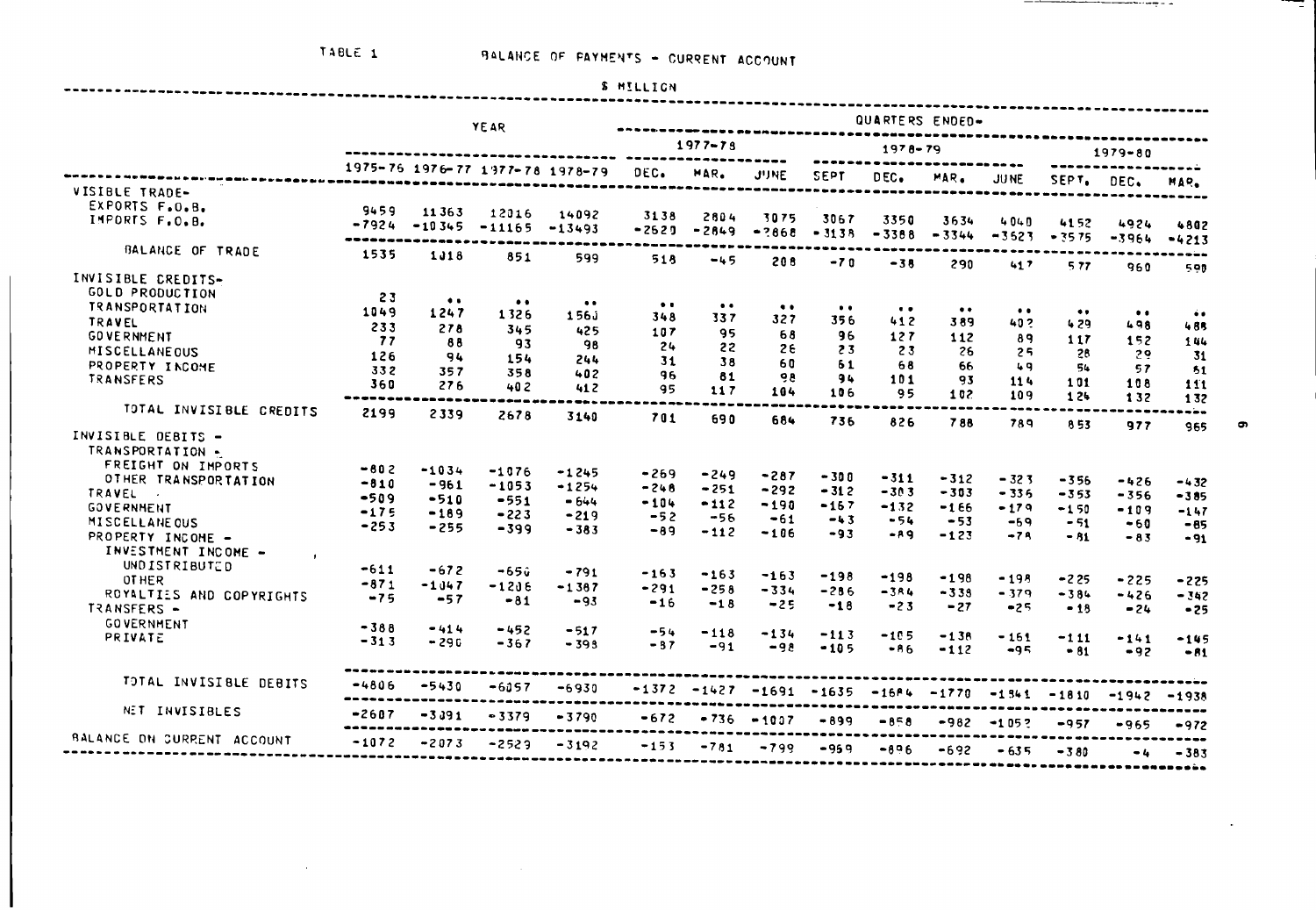$\sim 100$ 

|                                                         |              |            |               |                                 | <b>&amp; MILLION</b>       |           |             |                          |        |                 |                                |                |         |               |
|---------------------------------------------------------|--------------|------------|---------------|---------------------------------|----------------------------|-----------|-------------|--------------------------|--------|-----------------|--------------------------------|----------------|---------|---------------|
|                                                         |              |            | <b>YEAR</b>   |                                 |                            |           |             |                          |        | QUARTERS ENDER- |                                |                |         |               |
|                                                         |              |            |               |                                 | $1977 - 78$<br>$1978 - 79$ |           |             | $1979 - 80$              |        |                 |                                |                |         |               |
|                                                         |              |            |               | 1975-76 1976-77 1977-78 1978-79 | DEC.                       | MAR.      | <b>JUNE</b> | <b>SEPT</b>              | DEC.   | MAR.            | JU NE                          | SEPT.          | $OEC$ . | MAR.          |
| CAPITAL INFLOW (NET) -                                  |              |            |               |                                 |                            |           |             |                          |        |                 |                                |                |         |               |
| GOVERNMENT CAPITAL MOVEMENTS -<br>GOVERNMENT SECURITIES | 47           | 375        |               |                                 |                            |           |             |                          |        |                 |                                |                |         |               |
| OTHER GOVT CAPITAL MOVEMENTS                            | $-140$       | $-127$     | 1645<br>$-81$ | 1356<br>$-1$                    | 366<br>$-24$               | 476<br>57 | 314         | 425                      | 468    | 362             | 101                            | $-53$          | 179     | 141           |
|                                                         |              |            |               |                                 |                            |           | $-51$       | 78                       | 4      | $-30$           | $-54$                          | .77            | $-22$   | $-29$         |
| TOTAL GOVERNMENT                                        |              |            |               |                                 |                            |           |             |                          |        |                 |                                |                |         |               |
| CAPITAL MOVEMENTS                                       | $-93$        | 249        | 1564          | 1355                            | 341                        | 533       | 253         | 504                      | 472    | 332             | 49                             | $-1.30$        | 156     | 111           |
| PRIVATE CAPITAL MOVEMENTS .                             |              |            |               |                                 |                            |           |             |                          |        |                 |                                |                |         |               |
| FOREIGN INVESTMENT IN                                   |              |            |               |                                 |                            |           |             |                          |        |                 |                                |                |         |               |
| AUSTRALIAN ENTERFRISES -                                |              |            |               |                                 |                            |           |             |                          |        |                 |                                |                |         |               |
| UNDI STRIBUTED INCOME<br>OTHER DIRECT INVESTMENT        | 611<br>$-31$ | 672<br>420 | 650           | 791                             | 163                        | 163       | 163         | 198                      | 198    | 198             | 199                            | 225            | 225     | 225           |
| PORTFOLIO INVESTMENT AND                                |              |            | 381           | 574                             | 84                         | 64        | 275         | 130                      | 228    | 108             | 105                            | 45             | 173     | 172           |
| INSTITUTIONAL LCANS                                     | 20 E         | 452        | 285           | 602                             | 128                        | 66        | 92          | 62                       | 17     | 175             | 345                            | 270            | 140     | 364           |
|                                                         |              |            |               |                                 |                            |           |             |                          |        |                 |                                |                |         |               |
| TOTAL ENTERPRISES                                       | 785          | 1544       | 1316          | 1967                            | 375                        | 293       | 530         | 390                      | 443    | 481             | 65.3                           | 539            | 538     | 761           |
| AUSTRALIAN INVESTMENT ABROAD                            | $-179$       | $-252$     | $-186$        |                                 |                            |           |             |                          |        |                 |                                |                |         |               |
|                                                         |              |            |               | $-192$                          | -56                        | $-43$     | $-45$       | $-49$                    | $-60$  | $-47$           | $-44$                          | $-151$         | $-102$  | (A)           |
| TRADE CREDIT N.E.I. -                                   |              |            |               |                                 |                            |           |             |                          |        |                 |                                |                |         |               |
| MARKETING AUTHORITIES<br><b>DTHER</b>                   | 120          | 111        | $-208$        | 34                              | $-84$                      | 79        | $-39$       | $-41$                    | 107    | 35              | $-6.8$                         | $-153$         | $-181$  | -139          |
|                                                         | $-20$        | 133        | $-76$         | $-24$                           | $-82$                      | $-5$      | $-15$       | 53                       | $-78$  | $-56$           | 57                             | $-57$          | $-100$  | $-93$         |
| TOTAL PRIVATE                                           |              |            |               |                                 |                            |           |             |                          |        |                 |                                |                |         | ----          |
| CAPITAL MOVEMENTS                                       | 7.6          | 1536       | 846           | 1785                            | 153                        | 324       | 431         | 362                      | 412    | 413             | 598                            | 178            | 155     | <b>N.Y.A.</b> |
| NON-OFFICIAL MONETARY SECTOR                            |              |            |               |                                 |                            |           |             |                          |        |                 |                                |                |         |               |
| TRANSACT IONS                                           | $-37$        | 36         | $-3$          | 66                              | $-21$                      | $-6$      | $-23$       | 65                       | $-53$  | $-10$           | 59                             | 43             | $-45$   | (A)           |
| HET IDENTIFIED                                          |              |            |               |                                 |                            |           |             |                          |        |                 |                                |                |         |               |
| CAPITAL INFLOW                                          | 576          | 1621       | 2407          | 3200                            | 473                        | 850       | 661         | 930                      | 831    | 735             | 705                            | 91             | 268     |               |
|                                                         |              |            |               |                                 |                            |           |             |                          |        |                 |                                |                |         | 640           |
| <b>BALANCING ITEM</b>                                   | -523         | $-238$     | $-421$        | $-133$                          | $-392$                     | 233       | 103         | $-166$                   | $-32$  | -46             | 111                            | $-259$         |         | $-510$ (8)34  |
| NET APPARENT                                            |              |            |               |                                 |                            |           |             |                          |        |                 |                                |                |         |               |
| CAPITAL INFLOW                                          | 53           | 1582       | 1987          | 3668                            | 31                         | 1983      | 764         | 764                      | 799    | 659             | 815                            | $-168$         | $-242$  | 674           |
|                                                         |              |            |               |                                 |                            |           |             |                          |        |                 |                                |                |         |               |
| OFFICIAL MONETARY HOVEMENTS -<br>CHANGES IN OFFICIAL    |              |            |               |                                 |                            |           |             |                          |        |                 |                                |                |         |               |
| RESERVE ASSETS                                          | $-1053$      | $-190$     | $-474$        | $-167$                          | -43                        |           |             |                          |        |                 |                                |                |         |               |
| ALLOCATION OF SDR                                       |              |            |               | $-94$                           |                            | 197       | $-34$       | $-205$                   | $-113$ | 109<br>-94      | 42<br>$\overline{\phantom{0}}$ | $-550$         | $-126$  | 318<br>-98    |
| OTHER TRANSACTIONS                                      | 33           | $-301$     | $-68$         | 137                             | $-30$                      | 116       | $-2$        | $\overline{\phantom{a}}$ | 15     | $-13$           | 139                            | $\overline{z}$ | $-120$  | -71           |
|                                                         |              |            |               |                                 |                            |           |             |                          |        |                 |                                |                |         |               |
| NET OFFICIAL<br>MONETARY MOVEMENTS                      | $-1019$      | $-491$     |               |                                 |                            |           |             |                          |        |                 |                                |                |         |               |
|                                                         |              |            | $-542$        | $-124$                          | $-73$                      | 302       | $-36$       | $-235$                   | $-97$  | $-3$            | 181                            | $-543$         | $-246$  | 291           |
|                                                         |              |            |               |                                 |                            |           |             |                          |        |                 |                                |                |         |               |

(A) NOT YET AVAILABLE, INCLUDED IN THE BALANCING ITEM, (B) INCLUDES ITEMS FCOTNOTED (A).

 $\rightarrow$ 

 $\Delta \sim$